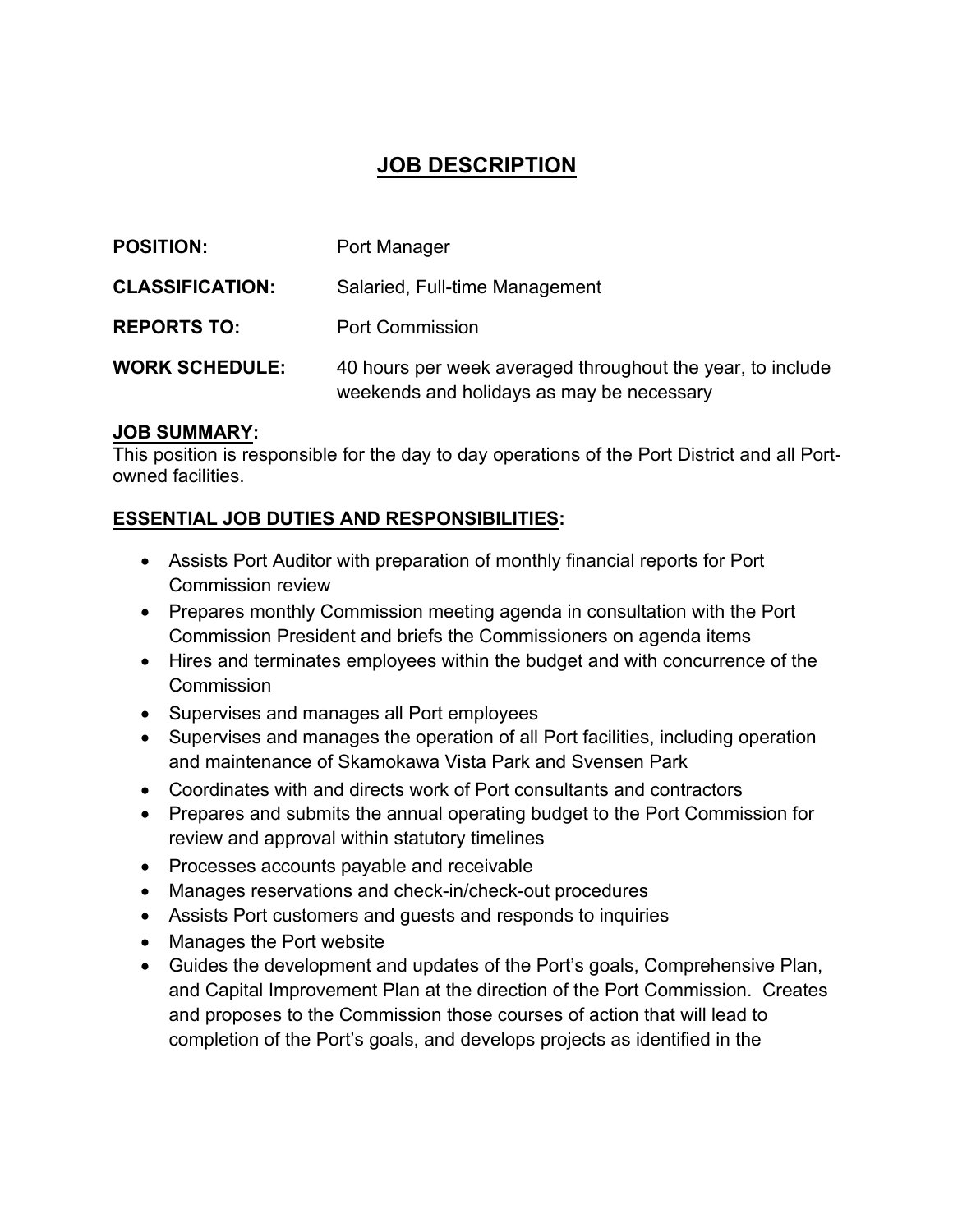Comprehensive and Capital Improvement Plans and/or as directed by the Port Commission

- Develops and maintains working relationships with Port District No. 1 of Wahkiakum County, Wahkiakum County Commissioners, and other local, state and federal agencies
- Represents the Port at public meetings of local, state and federal agencies as directed by the Commission
- Ensures that the Port's activities comply with Washington State laws, meet the requirements of the State Auditor's office and comply with accounting standards for financial management
- Identifies grant and other funding opportunities and prepares appropriate applications
- Ensures that records are kept as required and are easily located, and that reports and grant management obligations are completed as required
- Conducts or arranges employee safety training and other training required by law
- Performs other duties as directed by the Commission

### **WORKING ENVIRONMENT**:

- The position will primarily be based in the Port's Vista Park office, and work will be performed indoors and outdoors in a variety of weather
- May require travel to meetings in or out of town
- Requires travel between various Port-owned and operated properties
- Requires work near water
- Requires job-related contact either by telephone, in person or through written communication with the Port's elected officials, coworkers, outside auditors, attorneys, outside consultants, contractors and other business-related individuals or agencies
- Requires extensive contact with the public which must be professional and courteous at all times
- Requires physical labor and ability to regularly lift 20 pounds
- Port operations are cyclical and a higher level of customer activity will occur in the spring and summer months, and on weekends and holidays

## **DESIRED QUALIFICATIONS**:

- Bachelor's degree and/or a minimum of five years' experience in public or business administration, planning, community development or related field
- Competency with Microsoft software including Word, Excel and Outlook
- Excellent administrative and customer service skills
- Excellent communication skills
- Organized, efficient, creative and capable of multi-tasking